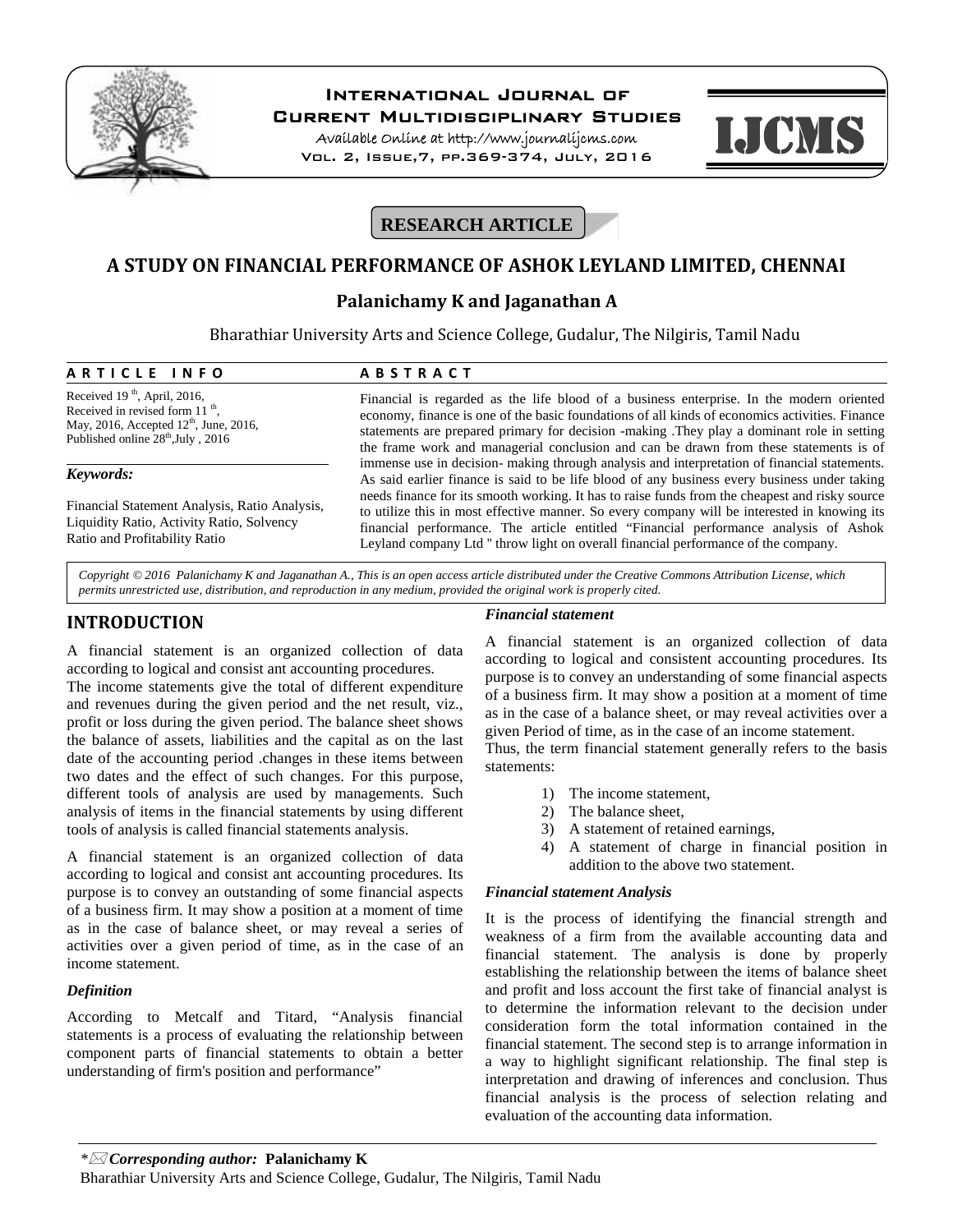#### *Ratio Analysis*

Ratio analysis is a widely used tool of financial analysis. The term ratio is refers to the relationship expressed in mathematical terms between two individual figures or group of figures connected with each other in some logical manner and are selected from financial statements of the concern. It helps to express the relationship between two accounting figures in such a way that users can draw conclusions about the performance, strengths and weakness of a firm.

## **Scope of the Study**

- The study covers the financial performance of the Ashok Leyland.
- The study is made by making comparison of five year of it operational efficiency.
- The study covered aims to reveal where the stands in respect to liquidity and an effective use of asset.

### *Objectives of the Study*

- To know the financial position of the Ashok Leyland.
- To know the Liquidity and profitability position of the company.
- To know the Activity and Solvency position of the company.

# **RESEARCH METHODOLOGY**

# *Research design*

The study is based on secondary data. Data pertaining behaviour of liquidity solvency and profitability position were collection from the balance sheet and profit & loss account of Ashok Leyland. The necessary data were obtained from published annual report.

# *Nature of data*

The data required for the study has been collected from secondary sources and the relevant information were taken from annual reports, journals and internet etc.

# *Period of Study*

The study covers a period of Five years commencing from 2011-12 to 2015-16.

#### *Tools applied*

To have a meaningful analysis and interpretation of various data collected, the following tools were made for this study. Ratio analysis, Standard Deviation, Coefficient of Variance and Compound Annual Growth Rate.

#### *Limitations of the Study*

- The present study confined only to Ashok Leyland Limited the finding and suggestions are not applicable in general.
- The study covers only for a period of 5 years from the study covers only for a period of 5 years from 2011-12 to 2015-16.

# **LITERATURE REVIEW**

**Chiouet (2006)**<sup>1</sup> investigated the determinants of working capital management. Results indicated that the debt ratio and operating cash flow affect the company's working capital. The study also revealed that in working capital management many companies still ignored many important factors like business cycle, industry effect, the growth of the company, the performance of the company and firm size.

**Kannadhasan** (2006)<sup>2</sup> analyzed the working capital management of Public limited companies. The study reveals that the liquidity position was as good as it had remained above standard norms throughout the period of study. It needed to be maintained and increased further by effective utilization and control of current assets.

**Amalendu Bhunia,** *et al* **(2011)**<sup>3</sup> made an attempt to study liquidity management efficiency of an Indian steel company – a case study. For this purpose, they collected secondary data for 230 Indian private sector steel companies covering a period of 8 years from 2002-2010. The study reveals that traditional current ratio and profitability is positively less (0.026) associated with higher profitability. But other traditional liquidity ratios of liquid ratio and absolute liquid ratio are negatively associated (0.024 and 0.086) with higher and lower profitability respectively. The result is in support expectation that traditional liquidity ratios merely affect the profitability.

**Subramanian** *et al***. (2014)**<sup>4</sup> measured the firm's liquidity and profitability position of Seshasayee Paper and Boards Limited a leading and large-scale private sector paper mill in Tamil Nadu. The study is primarily based on the secondary data taken from the CMIE, Annual Reports and other relevant publications of SPBL. A moderate period of seven years from 2005-06 to 2011-12 is adopted to draw the meaningful inferences. The financial position of the SPBL is satisfactory, but there is a need for improvement in certain factors. A lot of funds invested in inventory and receivables can be released for alternative uses.

#### *Analysis of Financial Performance of select Study Unit*

#### *Classification of ratios*

**a) Liquidity ratios, Solvency ratios, Activity ratios, Profitability ratio**

#### *Liquidity Ratio*

These ratios portray the capacity of the business unit to meet its short term obligation from its short-term resources (e.g.) current ratio, quick ratio.

<sup>1.</sup> Chiou J., Cheng L. and Han W. "The Determinants of Working Capital Management", The Journal of American Academy of Business, Cambridge, Vol. 10, No. 1, pp 149-155, 2006.

<sup>2.</sup> Kannadhasan.M. "Working Capital Management in a Public limited Company – A Case Study", ICFAI Journal of Management Research, Mar, pp. 20-33, 2006.

<sup>3.</sup> Dr. Amalendu Bhunia and Islam Uddin Khan, "Liquidity management, efficiency of Indian Steel companies – A case study" Four East Journal of Psychology and Business, vol. 3, No.3, June 2011, pp. 3-13, 2011.

<sup>4.</sup> Dr. G. Subramanian and K. Venkatachalam, "Financial Performance Analysis – A Case Study", Star International Journal Of Commerce .Vol.2 Issue 7(2), pp. 10- 18, 2014.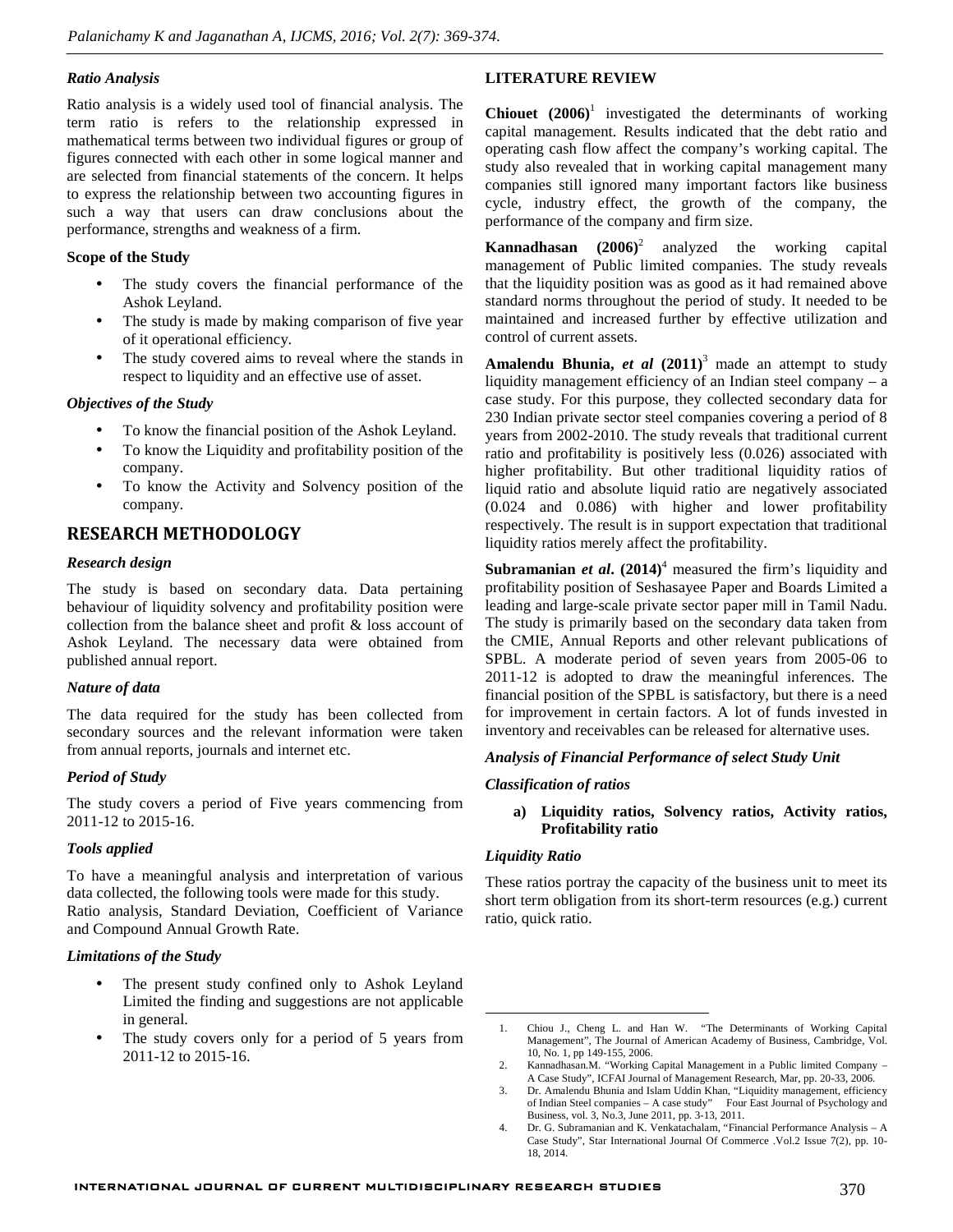#### *Current Ratio*

Current ratio may be defined as the relationship between current assets and current liabilities it is the most common ratio for measuring liquidity. It is calculated by dividing current assets and current liabilities. Current assets are those, which can be realized with in a period of one year. Current liabilities are those amounts, which are payable with in a period of one year.

**Current Ratio = current Assets/ Current liabilities**

**Current Ratio**

| Year    | <b>Current Assets</b><br>(Rupees in<br>Crore) | Current<br><b>Liabilities</b><br>(Rupees in<br>Crore) | Ratio (in times) |
|---------|-----------------------------------------------|-------------------------------------------------------|------------------|
| 2011-12 | 4,919.55                                      | 5.312.47                                              | 0.93             |
| 2012-13 | 4,788.26                                      | 5,136.77                                              | 0.93             |
| 2013-14 | 4,176.92                                      | 4,476.20                                              | 0.93             |
| 2014-15 | 5,286.96                                      | 5,601.46                                              | 0.94             |
| 2015-16 | 6.338.31                                      | 5,887.01                                              | 1.08             |
|         | Mean                                          |                                                       | 0.96             |
|         | <b>SD</b>                                     |                                                       | 0.06             |
|         | CV(%)                                         |                                                       | 5.97             |
|         | $CAGR$ $(\% )$                                |                                                       | 3.04             |

**Source: Annual Report.**

The above table shows that the current ratio in the year 2011- 12 was 0.93 times and the same ratio was maintained for subsequent years and increased in the year 2014-15 onwards. The ratio was less than the standard norm 2:1 during the study period. The mean ratio is 0.96 times, Standard deviation is 0.06 and coefficient variance is 5.97 per cent. This ratio registered a positive growth rate i.e. 3.04 per cent. This shows the company not enjoying credit worthiness.

#### *Quick Ratio*

The term Quick ratio refers to the ability of a firm to pay its short-term obligation and when they become due. The term quick assets or liquid assets refers current assets which can be converted into cash immediately and it comprises all current assets except stock and prepaid expenses it is determined by dividing quick assets by current liabilities.

**Quick Ratio = Quick assets/ Current liabilities**

| <b>Ouick Ratio</b> |                                          |                                                 |                  |
|--------------------|------------------------------------------|-------------------------------------------------|------------------|
| Year               | <b>Ouick Assets</b><br>(Rupees in Crore) | <b>Current Liabilities</b><br>(Rupees in Crore) | Ratio (in times) |
| 2011-12            | 2,954.04                                 | 5,312.47                                        | 0.56             |
| 2012-13            | 3,216.30                                 | 5,136.77                                        | 0.63             |
| 2013-14            | 3.549.05                                 | 4.476.20                                        | 0.79             |
| 2014-15            | 4,165.02                                 | 5,601.46                                        | 0.74             |
| 2015-16            | 4,736.52                                 | 5,887.01                                        | 0.80             |
|                    | Mean                                     |                                                 | 0.70             |
|                    | <b>SD</b>                                |                                                 | 0.10             |
|                    | CV(%)                                    |                                                 | 13.84            |
|                    | $CAGR$ $(\% )$                           |                                                 | 7.39             |

**Source: Annual Report.**

The above table reveals that the quick ratio is fluctuating and lower than the standard norm of 1:1 during the study period. It was low in the year 2011-12 (0.56 times) and high ratio in the year 201516 (0.80 times). The mean value is 0.70 times, standard deviation is 0.10, and coefficient of variance is 13.84 per cent. This ratio records a positive growth rate during the study period. Hence the firm is not controlling its stock

position because these are lower relationship between current ratio and liquid ratio.

#### *Solvency Ratio*

Many financial analyses are interested in the relative use of debt and equity in the firm. The term solvency refers to the ability of a concern to meet its long-term obligation. According to, longterm solvency ratios indicate a firm's ability to meet the fixed interests, costs and repayment schedules associated with its long-term borrowings. (E.g.) Debt equity ratio, proprietary ratio, etc….

#### *Debt Equity Ratio*

Debt equity ratio expresses the relationship between the external equities and internal equities or the relationship between borrowed funds and owners capital. It is a popular measure of the long-term financial solvency of a firm. This relationship is shown by the debt equity ratio. This ratio indicates the relative proportion of debt and equity in financing the assets of a firm. This ratio is computed by dividing the total debt of the firm by its equity (i.e.) net worth.

#### **Debt equity ratio = Outsider's funds / Proprietor's funds**

**Debt Equity Ratio**

| Year    | <b>Outsiders Fund</b><br>(Rupees in<br>Crore) | <b>Net Worth</b><br>(Rupees in<br>Crore) | <b>Ratio (in times)</b> |
|---------|-----------------------------------------------|------------------------------------------|-------------------------|
| 2011-12 | 5.289.92                                      | 2894.82                                  | 1.83                    |
| 2012-13 | 6,663.28                                      | 3158.46                                  | 2.11                    |
| 2013-14 | 7,157.87                                      | 3,273.96                                 | 2.19                    |
| 2014-15 | 6,688.22                                      | 4,096.89                                 | 1.63                    |
| 2015-16 | 6,476.70                                      | 4492.33                                  | 1.44                    |
|         | Mean                                          |                                          | 1.84                    |
|         | SD                                            |                                          | 0.28                    |
|         | CV(%)                                         |                                          | 15.27                   |
|         | $CAGR$ $(\% )$                                |                                          | $-4.68$                 |

**Source: Annual Report.**

The above table exhibits that the debt equity ratio of select study unit is low in the year 2015-16 (1.44 times) and higher ratio in the year 2012-13 (2.11 times).the mean ratio is 1.84 times, standard deviation is 0.28 and coefficient of variance is 15. 27 per cent. This ratio registered a negative growth rate during the study period. Therefore, it is inferred from this ratio that the company's solvency position is somewhat better during the study period.

#### *Activity Ratio*

These ratios evaluate the use of the total resources of the business concern along with the use of the components of total assets. They are intended to measure the effectiveness of the assets management the efficiency with which the assets are used would be reflected in the speed and rapidity with which the assets are converted into sales. The greater the rate of turnover, the more efficient the management would be the stock turnover ratio, Debtors turnover ratio etc.

#### *Inventory Turnover Ratio*

Every firm has to maintain a certain level of inventory of finished goods so as to be able to meet the requirements of the business. But the level of inventory should neither be too high nor too low. Inventory turnover ratio indicates the number of times the stock has been turned over during the period and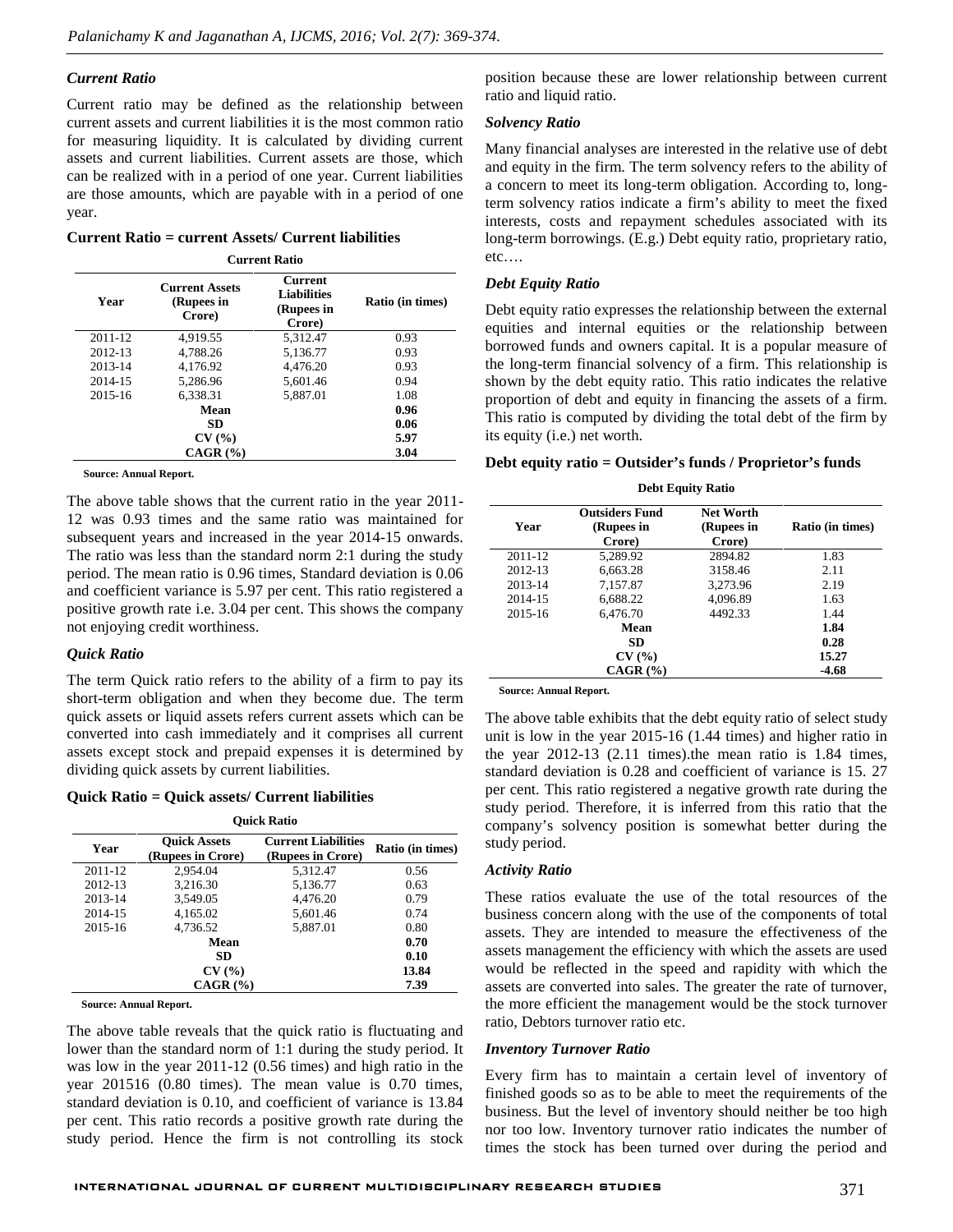evaluates the efficiency with which a firm is able to manage its inventory.

# **Inventory Turnover Ratio = Cost of Sales / Average Inventory**

| <b>Inventory Turnover Ratio</b> |                                              |                                              |                  |
|---------------------------------|----------------------------------------------|----------------------------------------------|------------------|
| Year                            | <b>Cost of Sales</b><br>(Rupees in<br>Crore) | Average<br>Inventory<br>(Rupees in<br>Crore) | Ratio (in times) |
| 2011-12                         | 11.585.90                                    | 1965.51                                      | 5.89             |
| 2012-13                         | 11.604.73                                    | 1572.96                                      | 7.38             |
| 2013-14                         | 9.776.86                                     | 628.87                                       | 15.55            |
| 2014-15                         | 12.535.55                                    | 1122.94                                      | 11.16            |
| 2015-16                         | 16.655.61                                    | 1601.79                                      | 10.4             |
|                                 | Mean                                         |                                              | 10.08            |
|                                 | SD                                           |                                              | 3.35             |
|                                 | CV(%)                                        |                                              | 33.21            |
|                                 | $CAGR$ $(\% )$                               |                                              | 12.04            |

**Source: Annual Report.**

The above table shows that the inventory turnover ratio of select company. It records low ratio in the financial year 2011- 12 (5.89 times) and high ratio in the financial year 2013-14 (15.55 times). The mean ratio is 10.08 times, standard deviation is 3.35. This ratio records a positive growth rate i.e. 12.04 per cent during the study period. Hence, their stock conversion period is moderately satisfied during the study period.

#### *Debtors Turnover Ratio*

The debtor's turnover ratio indicates the velocity of debt collection of firm. In simple words, it indicates the number of times average debtors are turned over during the year. Generally, the higher the value of debtor's turnover the more efficient is the management of debts. Similarly the low ratio implies inefficient management of debtors. This ratio is calculated by dividing Net credit Annual sale by Average trade debtors.

#### **Debtors Turnover Ratio = Credit sales / Average Debtors**

**Debtors Turnover Ratio**

| Year    | <b>Credit Sales</b><br>(Rupees in<br>Crore) | Average<br><b>Debtors</b><br>(Rupees in<br>Crore) | <b>Ratio (in times)</b> |
|---------|---------------------------------------------|---------------------------------------------------|-------------------------|
| 2011-12 | 12,841.99                                   | 1842.03                                           | 6.97                    |
| 2012-13 | 12.481.20                                   | 1980.18                                           | 6.31                    |
| 2013-14 | 9.943.43                                    | 2092.04                                           | 4.75                    |
| 2014-15 | 13.562.18                                   | 2519.01                                           | 5.38                    |
| 2015-16 | 18,821.58                                   | 2978.4                                            | 6.31                    |
|         | Mean                                        |                                                   | 5.95                    |
|         | SD.                                         |                                                   | 0.78                    |
|         | CV(%)                                       |                                                   | 13.15                   |
|         | $CAGR$ $(\% )$                              |                                                   | $-1.94$                 |

**Source: Annual Report.**

The above table exhibits that the debtors turnover ratio minimum in the year 2013-14 (4.75 times) and high ratio in the year 2011-12 (6.97 times). This ratio is fluctuating in the nature during the study period. The mean ratio is 5.95 times, standard deviation is 0.78 and coefficient of variance is 13.15 per cent. This ratio registered a negative growth rate during the study period. Hence, the debt collection strategy of select company is moderately satisfied during the study period.

#### *Net Working Capital*

Working capital of the concern is directly related to sales, the current assets like debtors, bills receivable, cash, stock etc., and changes with the increase or decrease in sales. The ratio is calculated by dividing the cost of goods sold by working capital. The working capital turnover ratio indicates the velocity of the utilization of net working capital. This ratio indicates the number of times the working capital is turned over in the course of a year. This ratio measures the efficiency with which the working capital is being used by a firm. A higher ratio indicates the efficient utilization of working capital and a low ratio indicates otherwise. This ratio can be best be used by making of comparative and trend analysis for different firms in the same industry and for various periods.

#### **Net Working Capital = Current Assets – Current Liabilities**

**Net Working Capital**

| Year    | <b>Current Assets</b><br>(Rupees in Crore) | <b>Current</b><br><b>Liabilities</b><br>(Rupees in<br>Crore) | <b>Net</b><br>Working<br>Capital |
|---------|--------------------------------------------|--------------------------------------------------------------|----------------------------------|
| 2011-12 | 4.919.55                                   | 5,312.47                                                     | $-392.92$                        |
| 2012-13 | 4.788.26                                   | 5,136.77                                                     | $-348.51$                        |
| 2013-14 | 4.176.92                                   | 4.476.20                                                     | $-299.28$                        |
| 2014-15 | 5.286.96                                   | 5.601.46                                                     | $-314.51$                        |
| 2015-16 | 6.338.31                                   | 5.887.01                                                     | 451.31                           |
|         | Mean                                       |                                                              | -903.91                          |
|         | <b>SD</b>                                  |                                                              | 433.67                           |
|         | CV(%)                                      |                                                              | -47.98                           |

**Source: Annual Report.**

The above table shows that the networking capital of the select study unit. The company has negative working capital for all the financial years except 2015-16 (451.31 Crore). Hence, the company has poor working capital during the study period.

#### *Profitability Ratio*

The profitability ratios of a business concern can be measured by the profitability ratios. These ratios highlight the end result of business activities by which alone the overall efficiency of a business unit can be judged. (E.g.) Operating Profit ratio, Net profit ratio.

#### *Operating Profit Ratio*

This ratio expresses the relationship between Operating profit and sales. It indicated the efficiency of production or trading operation. A high operating profit ratio is a good management as it implies that the cost of production is relatively low and their operation is sound.

#### **Operating profit ratio = Operating profit / Net sales x 100**

| <b>Operating Profit Ratio</b> |                                              |                                   |               |
|-------------------------------|----------------------------------------------|-----------------------------------|---------------|
| Year                          | <b>Operating Profit</b><br>(Rupees in Crore) | <b>Sales</b><br>(Rupees in Crore) | Ratio $(\% )$ |
| 2011-12                       | 1.256.09                                     | 12.841.99                         | 9.78          |
| 2012-13                       | 876.47                                       | 12.481.20                         | 7.02          |
| 2013-14                       | 166.56                                       | 9.943.43                          | 1.68          |
| 2014-15                       | 1,026.63                                     | 13,562.18                         | 7.57          |
| 2015-16                       | 2,165.97                                     | 18.821.58                         | 11.51         |
|                               | Mean                                         |                                   | 7.51          |
|                               | <b>SD</b>                                    |                                   | 3.33          |
|                               | CV(%)                                        |                                   | 44.33         |
|                               | $CAGR$ $(\% )$                               |                                   | 3.31          |

**Source: Annual Report.**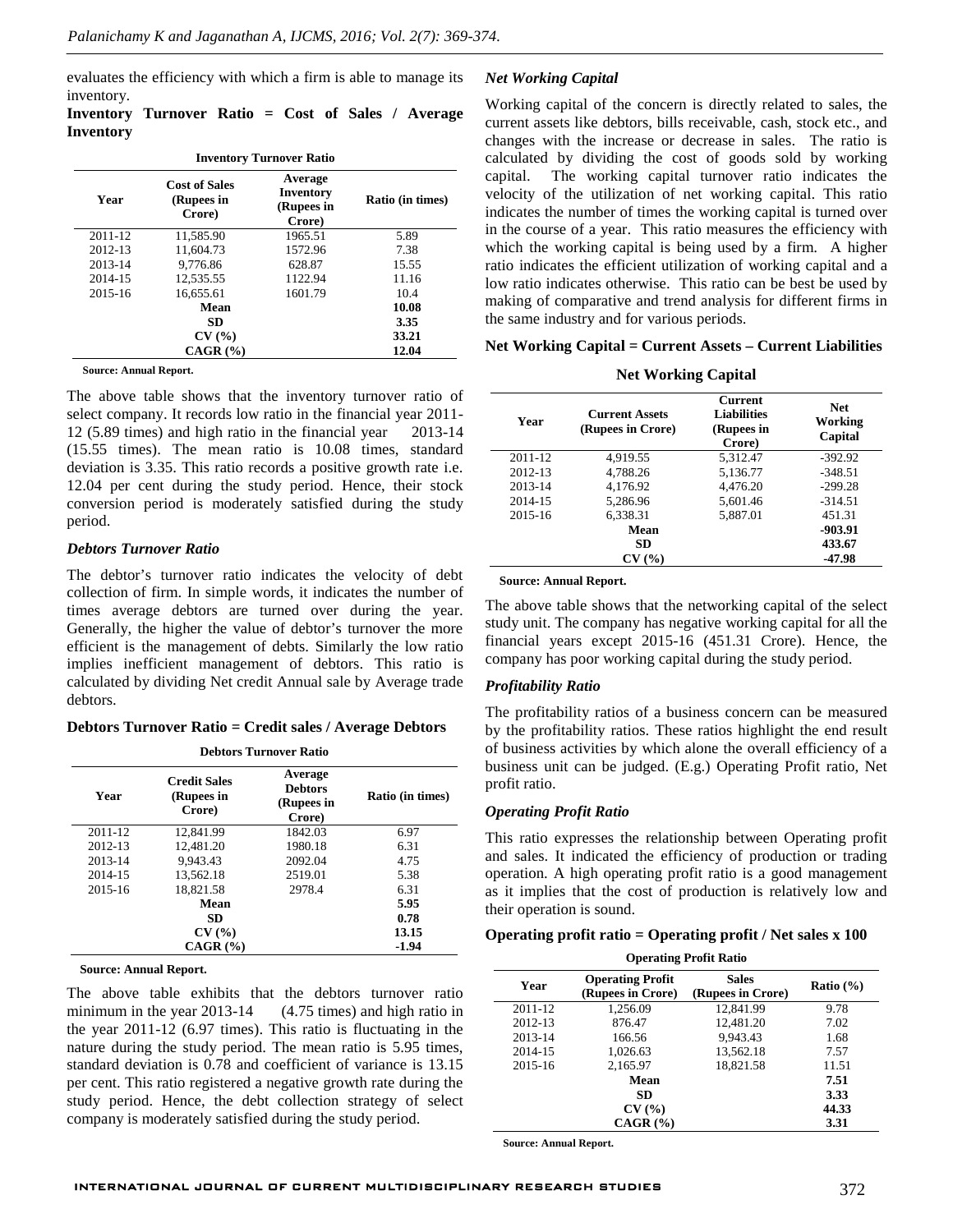The above table reveals that the operating profit ratio minimum value in the year 2013-14 (1.68 per cent) and high ratio in the year 2015-16 (11.51 per cent). The company earned below 10 per cent on sales as its operating profit except in the year 2015- 16. An average operating profit ratio of the company is 7.5 per cent, standard deviation is 3.33 and coefficient of variance is 44.33 per cent. This ratio records a positive growth rate during the study period.

# *Net Profit Ratio*

Net profit ratio establishes a relationship between net profit (after taxes) and sales. It is determined by dividing the net income after tax to the net sales for the period and measures the profit per rupee of sales

### **Net profit Ratio = Net profit/ Net sales x 100**

#### **Net Profit Ratio**

| Year    | <b>Net Profit</b><br><b>Rupees in Crore</b> ) | <b>Sales</b><br>(Rupees in<br>Crore) | Ratio $(\% )$ |
|---------|-----------------------------------------------|--------------------------------------|---------------|
| 2011-12 | 565.98                                        | 12.841.99                            | 4.41          |
| 2012-13 | 433.71                                        | 12,481.20                            | 3.47          |
| 2013-14 | 29.38                                         | 9.943.43                             | 0.31          |
| 2014-15 | 334.81                                        | 13.562.18                            | 2.47          |
| 2015-16 | 721.78                                        | 18.821.58                            | 3.83          |
|         | Mean                                          |                                      | 2.91          |
|         | SD.                                           |                                      | 1.45          |
|         | CV(%)                                         |                                      | 49.91         |
|         | $CAGR$ $(\% )$                                |                                      | $-2.78$       |

**Source: Annual Report.**

The above table exhibits that the net profit ratio of select company. The company records minimum ratio in the year 2013-14 (0.31 per cent) and higher ratio in the year 2011-12 (4.41 per cent). The mean value of net profit ratio is 2.91 per cent, standard deviation is 1.45 and coefficient of variance is 49.91 per cent. This ratio records a negative growth rate during the study period. Hence, the company earns nominal net profit during the study period.

# *Findings*

- The current ratio in the year 2011-12 was 0.93 times and the same ratio was maintained for subsequent years and increased in the year 2014-15 onwards. The ratio was less than the standard norm 2:1 during the study period. This ratio registered a positive growth rate i.e. 3.04 per cent. This shows the company not enjoying credit worthiness.
- The quick ratio is fluctuating and lowers than the standard norm of 1:1 during the study period. It was low in the year 2011-12 (0.56 times) and high ratio in the year 201516 (0.80 times). Hence the firm is not controlling its stock position because these are lower relationship between current ratio and liquid ratio.
- The debt equity ratio of select study unit is low in the year 2015-16 (1.44 times) and higher ratio in the year 2012-13 (2.11 times). This ratio registered a negative growth rate during the study period. Therefore, it is inferred from this ratio that the company's solvency position is somewhat better during the study period.
- It records low ratio in the financial year 2011-12 (5.89 times) and high ratio in the financial year 2013-14

(15.55 times). Hence, their stock conversion period is moderately satisfied during the study period.

- The debtor's turnover ratio minimum in the year 2013-14  $(4.75 \text{ times})$  and high ratio in the year  $2011-12$   $(6.97)$ times). This ratio is fluctuating in the nature during the study period. Hence, the debt collection strategy of select company is moderately satisfied during the study period.
- The operating profit ratio minimum value in the year 2013-14 (1.68 per cent) and high ratio in the year 2015- 16 (11.51 per cent). The company earned below 10 per cent on sales as its operating profit except in the year 2015-16. This ratio records a positive growth rate during the study period.
- The company records minimum net profit ratio in the year 2013-14 (0.31 per cent) and higher ratio in the year 2011-12 (4.41 per cent). This ratio records a negative growth rate during the study period. Hence, the company earns nominal net profit during the study period.

# **Suggestions**

- The company should get the goodwill from the creditors so as to enjoy the credit worthiness.
- Current assets should be increased to improve the liquidity position of the company.
- The company should maintain its debt position.
- Sales should be increased without the additions of fixed assets.
- To improve the selling strategy through which the operating and net profit to be improve.
- The company should take necessary steps to improve the collection methods.
- The company should take necessary steps to reduce and control administrative and selling expenses.

# **CONCLUSION**

The study reveals that the financial performance is fair. It has been maintaining good financial performance and further it can improve if the company concentrates on its operating, Administrative and selling expenses and by reducing expenses. The company should increase sales volume as well as gross profit. Despite price drops in various products, the company has been able to maintain and grow its market share to make strong margins in market, contributing to the strong financial position of the company. The company was able to meet its entire requirements for capital expenditures and higher level of working capital commitment with higher volume of operations and from its operating cash flows.

# **Bibliography**

# **Books**

- 1. Management Accounting R.S.N. Pillai and Bagavathi S. Chand & company Ltd
- 2. December 2005.
- 3. Research Methodology P. Saravanavel Kitabmahal Allahabad.
- 4. Research Methodology G.R. Kothari -Second Edition Jaipur -May 1990. Financial Management -Sawalia Bihari verma – Asian Books private Ltd 2010.